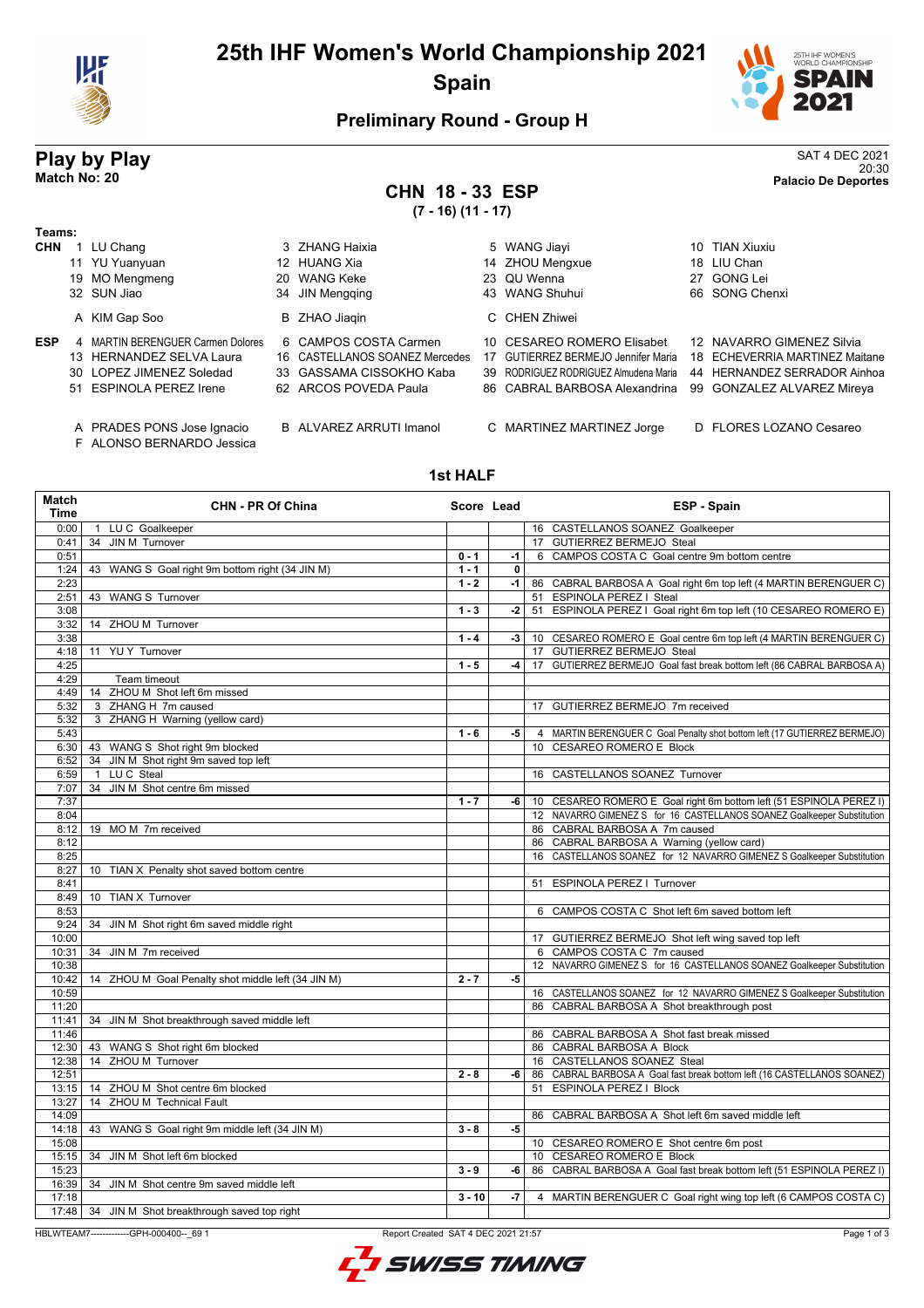

**25th IHF Women's World Championship 2021 Spain**



### **Preliminary Round - Group H**

**Play by Play** SAT 4 DEC 2021 20:30 **Match No: 20 Palacio De Deportes**

#### **CHN 18 - 33 ESP (7 - 16) (11 - 17)**

#### **1st HALF**

| Match<br><b>Time</b> | <b>CHN - PR Of China</b>                         | Score Lead |       | <b>ESP - Spain</b>                                                          |
|----------------------|--------------------------------------------------|------------|-------|-----------------------------------------------------------------------------|
| 18:32                | 27 GONG L 7m caused                              |            |       | 62 ARCOS POVEDA P 7m received                                               |
| 18:32                | 27 GONG L 2-minutes suspension                   |            |       |                                                                             |
| 18:32                | 12 HUANG X for 1 LU C Goalkeeper Substitution    |            |       |                                                                             |
| 18:32                |                                                  |            |       | 4 MARTIN BERENGUER C Penalty shot post                                      |
| 19:07                | 20 WANG K for 12 HUANG X Empty goal              |            |       |                                                                             |
| 18:57                | 43 WANG S Steal                                  |            |       | 6 CAMPOS COSTA C Turnover                                                   |
| 19:36                | 43 WANG S Shot left 6m blocked                   |            |       | 6 CAMPOS COSTA C Block                                                      |
| 19:54                | 12 HUANG X for 34 JIN M Goalkeeper back          |            |       |                                                                             |
| 19:53                | YU Y Goal left wing top centre (20 WANG K)<br>11 | $4 - 10$   | -6    |                                                                             |
| 20:12                | <b>YUY</b> Steal<br>11                           |            |       | 33 GASSAMA CISSOKHO K Turnover                                              |
| 20:20                | 43 WANG S Technical Fault                        |            |       |                                                                             |
| 20:57                |                                                  | $4 - 11$   | $-7$  | 33 GASSAMA CISSOKHO K Goal right 6m bottom centre (18 ECHEVERRIA MARTINE)   |
| 21:16                | JIN M Goal breakthrough top right<br>34          | $5 - 11$   | -6    |                                                                             |
| 21:30                | GONG L 7m caused<br>27                           |            |       | 33 GASSAMA CISSOKHO K 7m received                                           |
| 21:43                |                                                  | $5 - 12$   | $-7$  | 30 LOPEZ JIMENEZ S Goal Penalty shot bottom right (33 GASSAMA CISSOKHO K)   |
| 22:43                | 34 JIN M Shot centre 9m saved middle centre      |            |       |                                                                             |
| 23:17                | 5 WANG J Goal right 9m bottom left (43 WANG S)   | $6 - 12$   | -6    |                                                                             |
| 23:52                | 19 MO M 2-minutes suspension                     |            |       |                                                                             |
| 24:19                |                                                  | $6 - 13$   | $-7$  | 6 CAMPOS COSTA C Goal breakthrough bottom left                              |
| 24:52                | 18 LIU C Turnover                                |            |       | 62 ARCOS POVEDA P Steal                                                     |
| 25:21                |                                                  | $6 - 14$   | -8    | 33 GASSAMA CISSOKHO K Goal right 6m middle left (99 GONZALEZ ALVAREZ M)     |
| 26:02                | 5 WANG J Turnover                                |            |       | 18 ECHEVERRIA MARTINE Steal                                                 |
| 26:13                |                                                  | $6 - 15$   | ا و۔  | 99 GONZALEZ ALVAREZ M Goal fast break bottom centre (33 GASSAMA CISSOKHO K) |
| 26:50                | 34 JIN M Shot centre 6m saved top right          |            |       |                                                                             |
| 27:41                |                                                  | $6 - 16$   | $-10$ | 18 ECHEVERRIA MARTINE Goal right wing bottom right (99 GONZALEZ ALVAREZ M)  |
| 27:58                | 34 JIN M Turnover                                |            |       | 33 GASSAMA CISSOKHO K Steal                                                 |
| 28:06                | 18 LIU C 7m caused                               |            |       | 30 LOPEZ JIMENEZ S 7m received                                              |
| 28:23                |                                                  |            |       | 30 LOPEZ JIMENEZ S Penalty shot post                                        |
| 29:07                | 43 WANG S Shot right 9m blocked                  |            |       | 33 GASSAMA CISSOKHO K Block                                                 |
| 29:24                | JIN M Goal breakthrough middle right<br>34       | $7 - 16$   | -9    |                                                                             |
| 29:43                |                                                  |            |       | Team timeout                                                                |
| 30:00                |                                                  |            |       | 62 ARCOS POVEDA P Shot centre 9m saved middle left                          |

#### **2nd HALF**

| <b>Match</b><br><b>Time</b>                                                                    | <b>CHN - PR Of China</b>                                   | Score Lead |       | <b>ESP - Spain</b>                                                          |  |  |  |  |
|------------------------------------------------------------------------------------------------|------------------------------------------------------------|------------|-------|-----------------------------------------------------------------------------|--|--|--|--|
| 30:00                                                                                          | 12 HUANG X Goalkeeper                                      |            |       | 16 CASTELLANOS SOANEZ Goalkeeper                                            |  |  |  |  |
| 30:26                                                                                          |                                                            | $7 - 17$   | $-10$ | 13 HERNANDEZ SELVA L Goal left wing bottom left (62 ARCOS POVEDA P)         |  |  |  |  |
| 31:25                                                                                          | 27 GONG L Shot left 9m saved bottom left                   |            |       |                                                                             |  |  |  |  |
| 31:34                                                                                          | 32 SUN J Turnover                                          |            |       |                                                                             |  |  |  |  |
| 32:12                                                                                          |                                                            |            |       | 62 ARCOS POVEDA P Turnover                                                  |  |  |  |  |
| 32:22                                                                                          | 43 WANG S Turnover                                         |            |       |                                                                             |  |  |  |  |
| 32:30                                                                                          |                                                            | $7 - 18$   | $-11$ | 44 HERNANDEZ SERRADOR Goal fast break bottom centre (18 ECHEVERRIA MARTINE) |  |  |  |  |
| 32:54                                                                                          | 5 WANG J Shot left 9m saved middle right                   |            |       |                                                                             |  |  |  |  |
| 33:19                                                                                          | GONG L 7m caused<br>27                                     |            |       | 62 ARCOS POVEDA P 7m received                                               |  |  |  |  |
| 33:19                                                                                          | 27 GONG L 2-minutes suspension                             |            |       |                                                                             |  |  |  |  |
| 33:31                                                                                          |                                                            | $7 - 19$   | $-12$ | 62 ARCOS POVEDA P Goal Penalty shot bottom left                             |  |  |  |  |
| 34:30                                                                                          | 11 YU Y Shot left wing missed                              |            |       |                                                                             |  |  |  |  |
| 34:41                                                                                          |                                                            | $7 - 20$   | -13   | 30 LOPEZ JIMENEZ S Goal left wing bottom left (13 HERNANDEZ SELVA L)        |  |  |  |  |
| 34:54                                                                                          | Team timeout                                               |            |       |                                                                             |  |  |  |  |
| 34:54                                                                                          | 32 SUN J for 12 HUANG X Empty goal                         |            |       |                                                                             |  |  |  |  |
| 35:32                                                                                          | 11 YU Y Goal left wing bottom centre (5 WANG J)            | $8 - 20$   | $-12$ |                                                                             |  |  |  |  |
| 35:58                                                                                          | 66 SONG C for 34 JIN M Goalkeeper back                     |            |       |                                                                             |  |  |  |  |
| 36:05                                                                                          | 32 SUN J 7m caused                                         |            |       | 39 RODRIGUEZ RODRIGUE 7m received                                           |  |  |  |  |
| 36:18                                                                                          |                                                            | $8 - 21$   | $-13$ | 13 HERNANDEZ SELVA L Goal Penalty shot bottom right (39 RODRIGUEZ RODRIGUE) |  |  |  |  |
| 37:35                                                                                          | 5 WANG J Shot left 9m post                                 |            |       |                                                                             |  |  |  |  |
| 37:53                                                                                          | WANG S Goal left 9m top right (34 JIN M)<br>43             | $9 - 21$   | $-12$ |                                                                             |  |  |  |  |
| 38:09                                                                                          |                                                            | $9 - 22$   | $-13$ | 62 ARCOS POVEDA P Goal centre 6m bottom right (13 HERNANDEZ SELVA L)        |  |  |  |  |
| 38:46                                                                                          | 5 WANG J Shot right 6m saved bottom centre                 |            |       |                                                                             |  |  |  |  |
| 38:53                                                                                          |                                                            |            |       | 13 HERNANDEZ SELVA L Shot fast break missed                                 |  |  |  |  |
| 39:21                                                                                          | 5 WANG J Goal left 6m top left                             | $10 - 22$  | $-12$ |                                                                             |  |  |  |  |
| 39:50                                                                                          |                                                            | $10 - 23$  | $-13$ | 44 HERNANDEZ SERRADOR Goal left 6m top right (39 RODRIGUEZ RODRIGUE)        |  |  |  |  |
| 40:05                                                                                          | LU C for 66 SONG C Goalkeeper Substitution<br>$\mathbf{1}$ |            |       |                                                                             |  |  |  |  |
| 40:30                                                                                          | 5 WANG J 7m received                                       |            |       | 10 CESAREO ROMERO E 7m caused                                               |  |  |  |  |
| 40:30                                                                                          |                                                            |            |       | 12 NAVARRO GIMENEZ S for 16 CASTELLANOS SOANEZ Goalkeeper Substitution      |  |  |  |  |
| 40:30                                                                                          |                                                            |            |       | 10 CESAREO ROMERO E 2-minutes suspension                                    |  |  |  |  |
| 40:30                                                                                          | 5 WANG J Penalty shot saved middle right                   |            |       |                                                                             |  |  |  |  |
| 40:42                                                                                          |                                                            |            |       | 16 CASTELLANOS SOANEZ for 12 NAVARRO GIMENEZ S Goalkeeper Substitution      |  |  |  |  |
| HBLWTEAM7--------------GPH-000400-- 69 1<br>Report Created SAT 4 DEC 2021 21:57<br>Page 2 of 3 |                                                            |            |       |                                                                             |  |  |  |  |

L<sup>7</sup> SWISS TIMING

Page 2 of 3